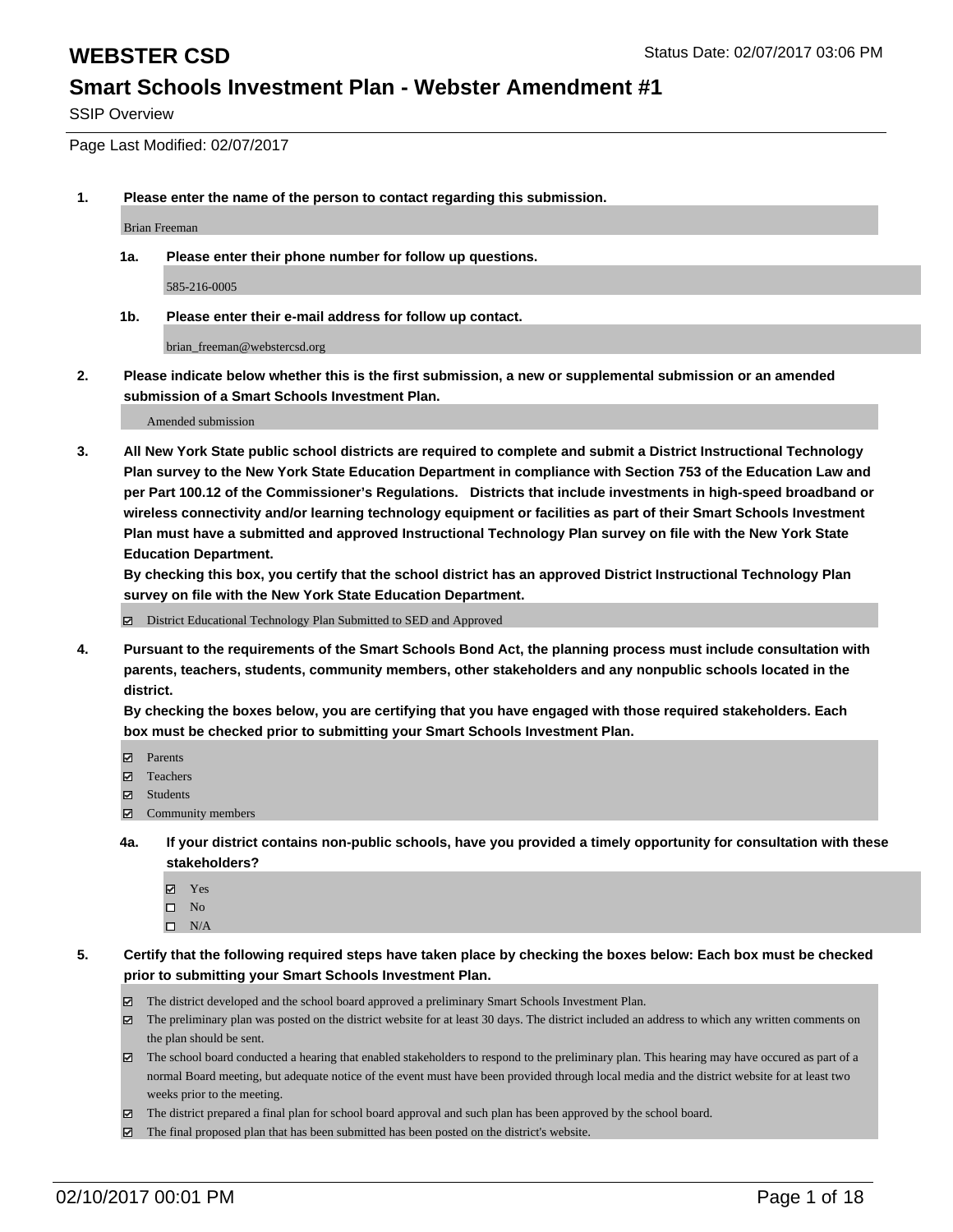SSIP Overview

Page Last Modified: 02/07/2017

**5a. Please upload the proposed Smart Schools Investment Plan (SSIP) that was posted on the district's website, along with any supporting materials. Note that this should be different than your recently submitted Educational Technology Survey. The Final SSIP, as approved by the School Board, should also be posted on the website and remain there during the course of the projects contained therein.**

Final Smart Bond Plan Document.docx

**5b. Enter the webpage address where the final Smart Schools Investment Plan is posted. The Plan should remain posted for the life of the included projects.**

http://www.websterschools.org/files/filesystem/Final%20Smart%20Bond%20Plan%20Document.pdf

**6. Please enter an estimate of the total number of students and staff that will benefit from this Smart Schools Investment Plan based on the cumulative projects submitted to date.**

8,600

- **7. An LEA/School District may partner with one or more other LEA/School Districts to form a consortium to pool Smart Schools Bond Act funds for a project that meets all other Smart School Bond Act requirements. Each school district participating in the consortium will need to file an approved Smart Schools Investment Plan for the project and submit a signed Memorandum of Understanding that sets forth the details of the consortium including the roles of each respective district.**
	- $\Box$  The district plans to participate in a consortium to partner with other school district(s) to implement a Smart Schools project.
- **8. Please enter the name and 6-digit SED Code for each LEA/School District participating in the Consortium.**

| <b>Partner LEA/District</b> | <b>ISED BEDS Code</b> |
|-----------------------------|-----------------------|
| (No Response)               | (No Response)         |

**9. Please upload a signed Memorandum of Understanding with all of the participating Consortium partners.**

(No Response)

**10. Your district's Smart Schools Bond Act Allocation is:**

\$4,432,162

**11. Enter the budget sub-allocations by category that you are submitting for approval at this time. If you are not budgeting SSBA funds for a category, please enter 0 (zero.) If the value entered is \$0, you will not be required to complete that survey question.**

|                                       | Sub-        |
|---------------------------------------|-------------|
|                                       | Allocations |
| School Connectivity                   | 295,048     |
| Connectivity Projects for Communities | O           |
| <b>Classroom Technology</b>           |             |
| Pre-Kindergarten Classrooms           |             |
| Replace Transportable Classrooms      |             |
| High-Tech Security Features           | 148,979     |
| Totals:                               | 444,027     |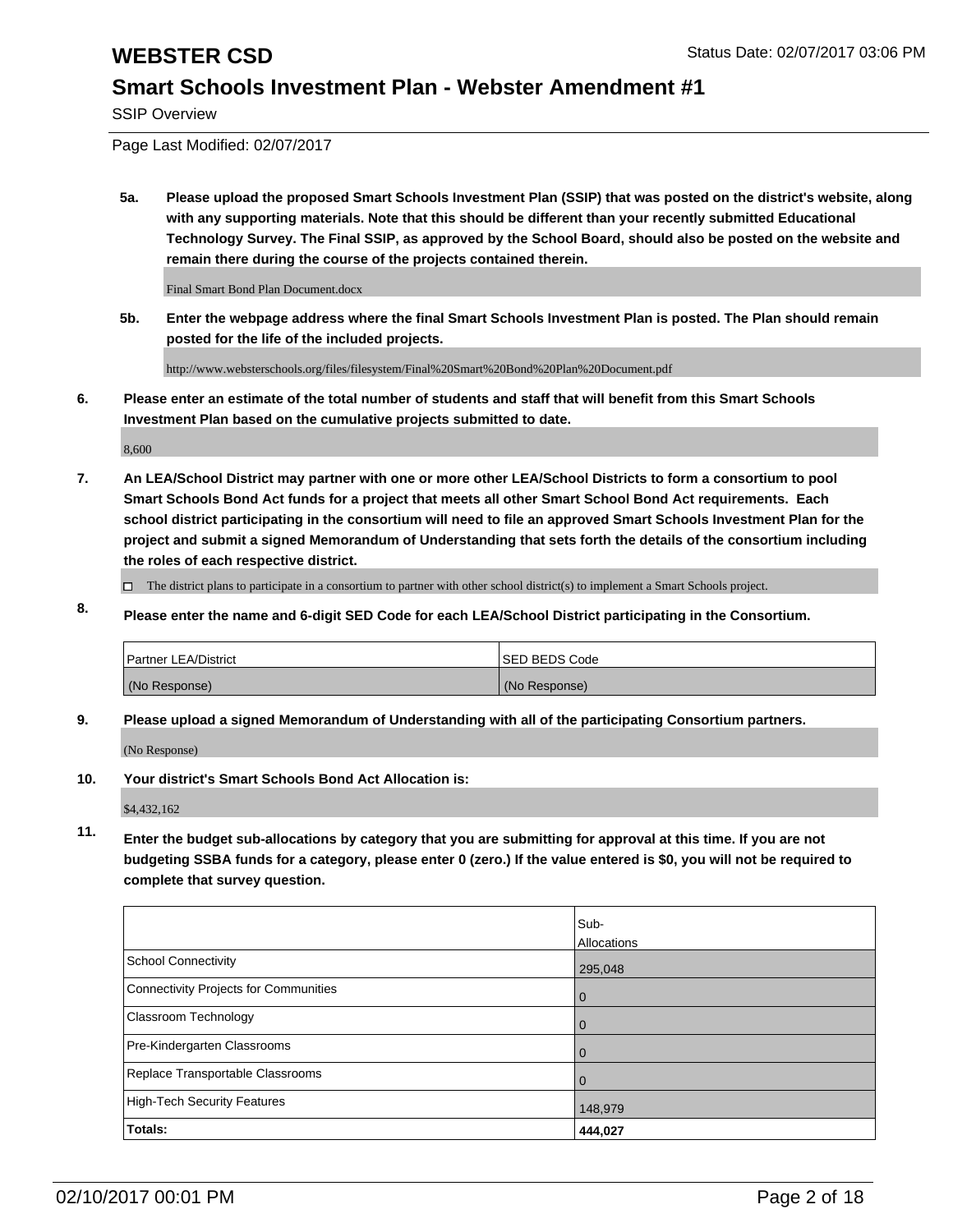School Connectivity

Page Last Modified: 02/07/2017

- **1. In order for students and faculty to receive the maximum benefit from the technology made available under the Smart Schools Bond Act, their school buildings must possess sufficient connectivity infrastructure to ensure that devices can be used during the school day. Smart Schools Investment Plans must demonstrate that:**
	- **sufficient infrastructure that meets the Federal Communications Commission's 100 Mbps per 1,000 students standard currently exists in the buildings where new devices will be deployed, or**
	- **is a planned use of a portion of Smart Schools Bond Act funds, or**
	- **is under development through another funding source.**

**Smart Schools Bond Act funds used for technology infrastructure or classroom technology investments must increase the number of school buildings that meet or exceed the minimum speed standard of 100 Mbps per 1,000 students and staff within 12 months. This standard may be met on either a contracted 24/7 firm service or a "burstable" capability. If the standard is met under the burstable criteria, it must be:**

**1. Specifically codified in a service contract with a provider, and**

**2. Guaranteed to be available to all students and devices as needed, particularly during periods of high demand, such as computer-based testing (CBT) periods.**

**Please describe how your district already meets or is planning to meet this standard within 12 months of plan submission.**

(No Response)

**1a. If a district believes that it will be impossible to meet this standard within 12 months, it may apply for a waiver of this requirement, as described on the Smart Schools website. The waiver must be filed and approved by SED prior to submitting this survey.**

 $\Box$ By checking this box, you are certifying that the school district has an approved waiver of this requirement on file with the New York State Education Department.

**2. Connectivity Speed Calculator (Required)**

|                         | I Number of<br>Students | Multiply by<br>100 Kbps | Divide by 1000 Current Speed<br>Ito Convert to<br>l Reauired<br> Speed in Mb | l in Mb | Expected<br>Speed to be<br>Attained Within   Required<br>12 Months | Expected Date<br><b>When</b><br>Speed Will be<br>Met |
|-------------------------|-------------------------|-------------------------|------------------------------------------------------------------------------|---------|--------------------------------------------------------------------|------------------------------------------------------|
| <b>Calculated Speed</b> | 8.668                   | 866,800                 | 866.8                                                                        | 11000   | Currently                                                          | Currently                                            |

### **3. Describe how you intend to use Smart Schools Bond Act funds for high-speed broadband and/or wireless connectivity projects in school buildings.**

This amendment is to increase the approved budget due to more specific required quantities after a completed audit of our network system. The Cisco Catalyst 3850 network that was previously listed as quantity of 2 has been increased to 98. There will be a reduction in the amount of wireless access points needed as well. In addition, the District's original estimates for cabling were significantly underestimated, as the District made an estimation error in the amount of cabling that would be required. The additional needs to complete the project have been added below.

**4. Describe the linkage between the district's District Instructional Technology Plan and the proposed projects. (There should be a link between your response to this question and your response to Question 1 in Part E. Curriculum and Instruction "What are the district's plans to use digital connectivity and technology to improve teaching and learning?)**

(No Response)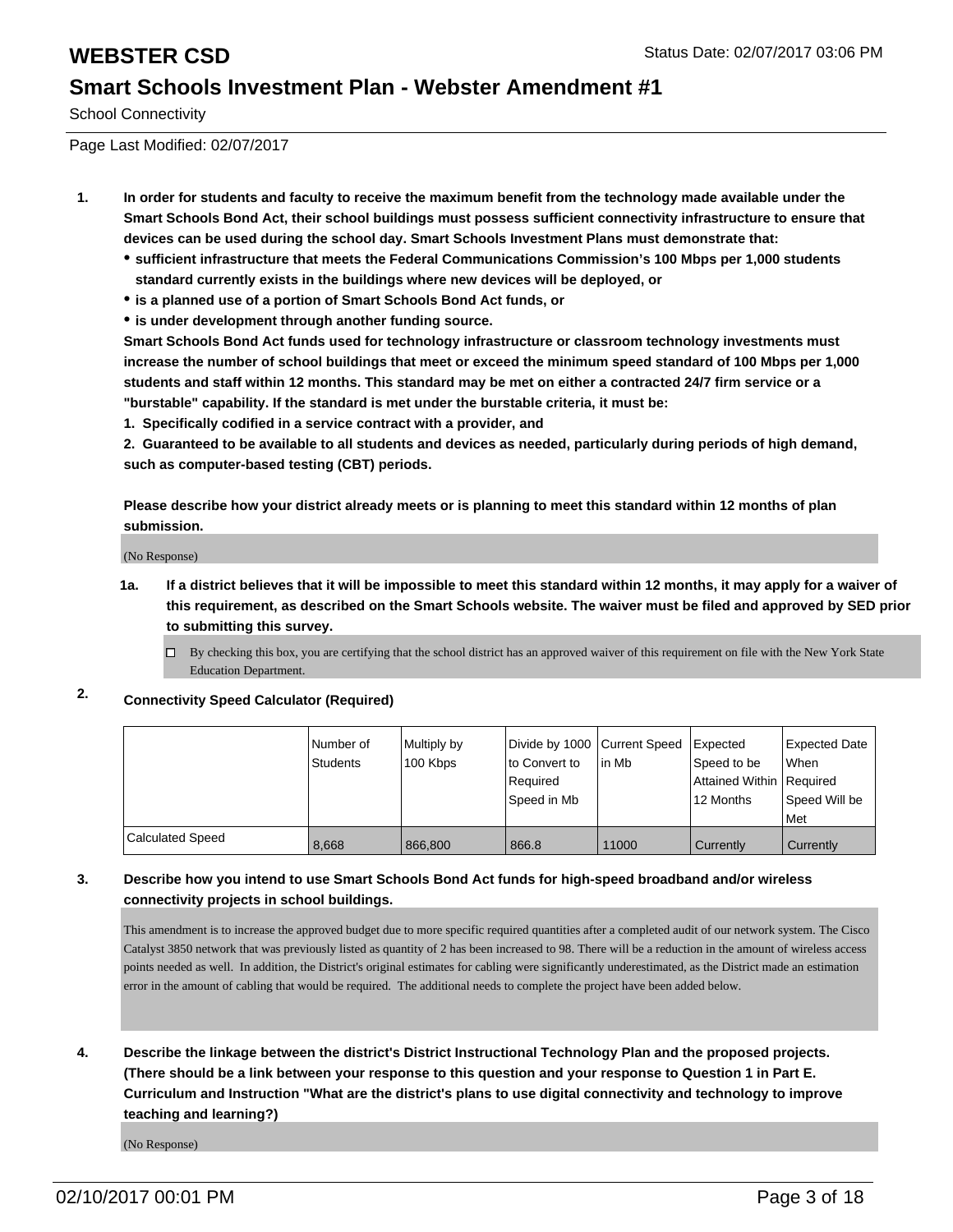School Connectivity

Page Last Modified: 02/07/2017

**5. If the district wishes to have students and staff access the Internet from wireless devices within the school building, or in close proximity to it, it must first ensure that it has a robust Wi-Fi network in place that has sufficient bandwidth to meet user demand.**

**Please describe how you have quantified this demand and how you plan to meet this demand.**

(No Response)

**6. As indicated on Page 5 of the guidance, the Office of Facilities Planning will have to conduct a preliminary review of all capital projects, including connectivity projects.**

**Please indicate on a separate row each project number given to you by the Office of Facilities Planning.**

| Project Number        |  |
|-----------------------|--|
| 26-19-01-06-7-999-SB1 |  |
| 26-19-01-06-7-999-002 |  |

**7. Certain high-tech security and connectivity infrastructure projects may be eligible for an expedited review process as determined by the Office of Facilities Planning.**

**Was your project deemed eligible for streamlined review?**

Yes

**7a. Districts that choose the Streamlined Review Process will be required to certify that they have reviewed all installations with their licensed architect or engineer of record and provide that person's name and license number. The licensed professional must review the products and proposed method of installation prior to implementation and review the work during and after completion in order to affirm that the work was codecompliant, if requested.**

■ I certify that I have reviewed all installations with a licensed architect or engineer of record.

**8. Include the name and license number of the architect or engineer of record.**

| 'Name                  | License Number |
|------------------------|----------------|
| Tomaselli<br>Victor J. | 17193          |

**9. If you are submitting an allocation for School Connectivity complete this table. Note that the calculated Total at the bottom of the table must equal the Total allocation for this category that you entered in the SSIP Overview overall budget.**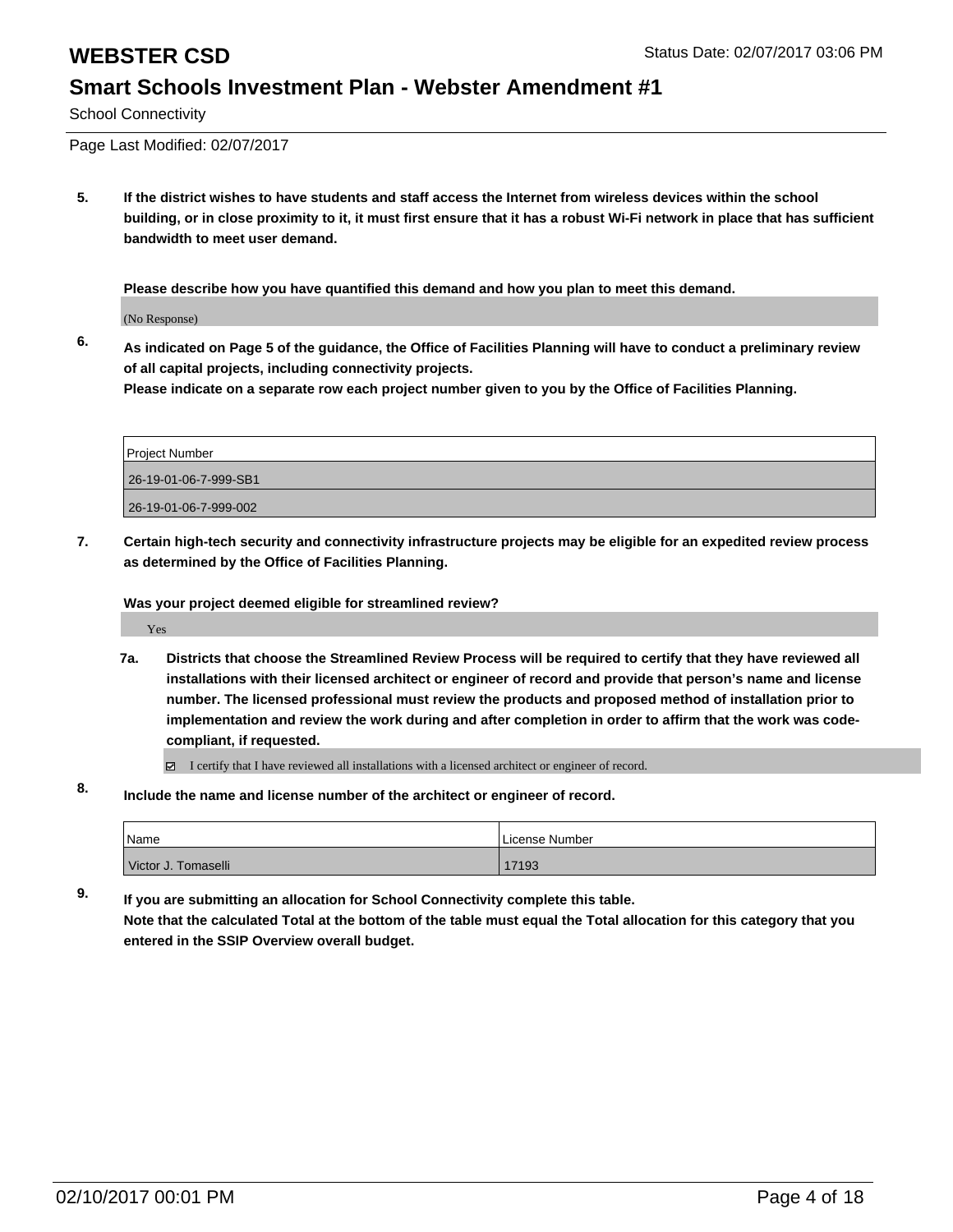School Connectivity

Page Last Modified: 02/07/2017

|                                            | Sub-           |
|--------------------------------------------|----------------|
|                                            | Allocation     |
| Network/Access Costs                       | 40,028         |
| Outside Plant Costs                        | 0              |
| School Internal Connections and Components | 285,020        |
| Professional Services                      | $-30,000$      |
| Testing                                    | 0              |
| Other Upfront Costs                        | 0              |
| <b>Other Costs</b>                         | $\overline{0}$ |
| Totals:                                    | 295,048        |

**10. Please detail the type, quantity, per unit cost and total cost of the eligible items under each sub-category. This is especially important for any expenditures listed under the "Other" category. All expenditures must be eligible for tax-exempt financing to be reimbursed through the SSBA. Sufficient detail must be provided so that we can verify this is the case. If you have any questions, please contact us directly through smartschools@nysed.gov. NOTE: Wireless Access Points should be included in this category, not under Classroom Educational Technology, except those that will be loaned/purchased for nonpublic schools.**

| Select the allowable expenditure          | Item to be purchased                                | Quantity | Cost per Item | <b>Total Cost</b> |
|-------------------------------------------|-----------------------------------------------------|----------|---------------|-------------------|
| type.<br>Repeat to add another item under |                                                     |          |               |                   |
| each type.                                |                                                     |          |               |                   |
|                                           |                                                     |          |               |                   |
| Network/Access Costs                      | Switch-CISCO WS-C3850                               | 98       | 5,250         | 514,500           |
| Network/Access Costs                      | Wireless Access Point Routers-CISCO<br>AIR-CAP37021 | $-459$   | 1,008         | $-462,672$        |
| Connections/Components                    | Cat 6A Plenum Cable Installations                   | 547      | 514           | 281,158           |
| <b>Connections/Components</b>             | Cat 6A RJ Jacks                                     | 1,094    | 13            | 14,222            |
| <b>Connections/Components</b>             | 24 port unloaded patch panels                       | 30       | 38            | 1,140             |
| <b>Professional Services</b>              | Annese and Associates Network Audit                 | $-1$     | 30,000        | $-30.000$         |
| <b>Connections/Components</b>             | Connectors                                          | $-2,300$ | 5             | $-11,500$         |
| Network/Access Costs                      | Cisco WS-C3850-48P                                  | $-2$     | 5,900         | $-11,800$         |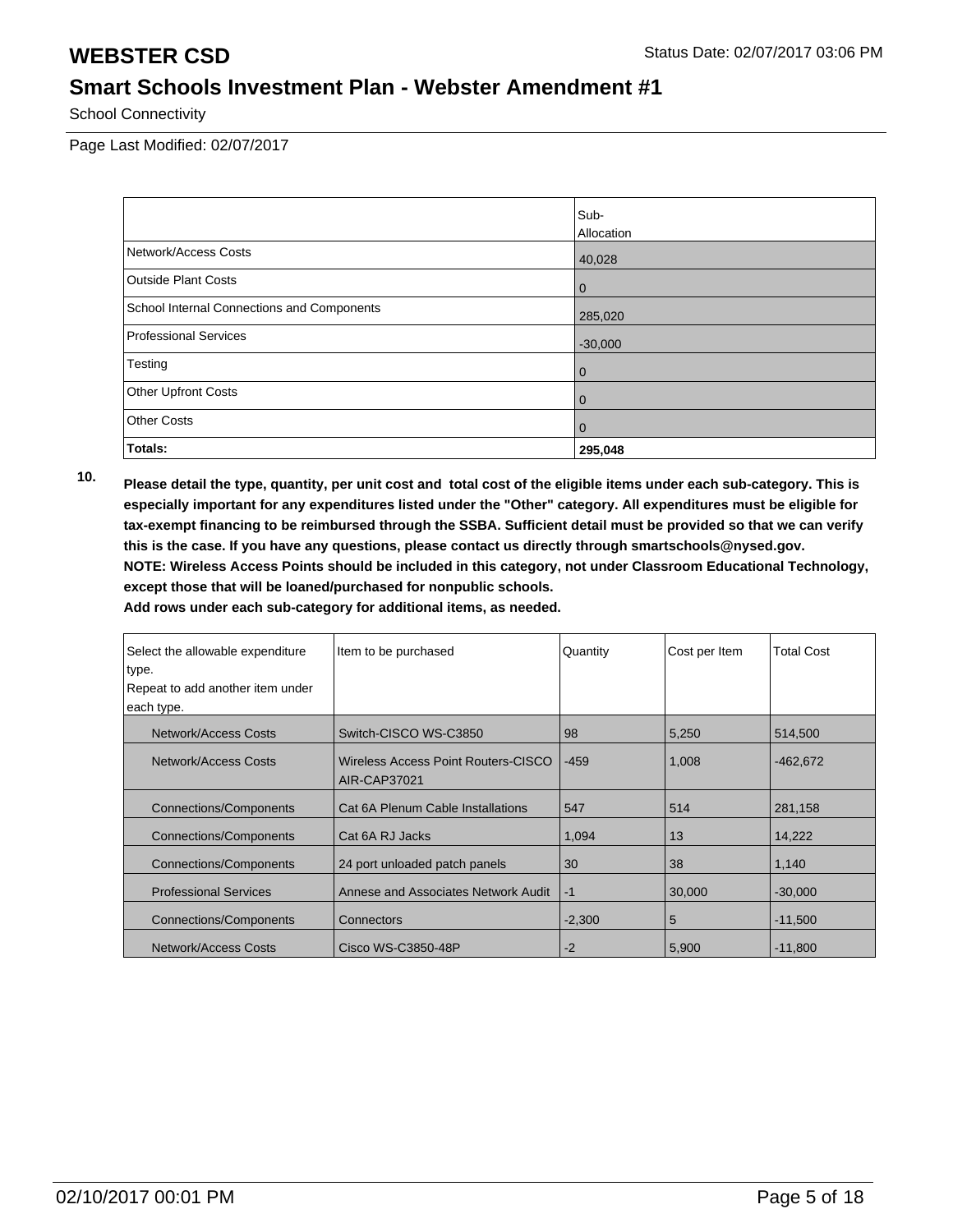Community Connectivity (Broadband and Wireless)

Page Last Modified: 01/13/2017

**1. Describe how you intend to use Smart Schools Bond Act funds for high-speed broadband and/or wireless connectivity projects in the community.**

(No Response)

**2. Please describe how the proposed project(s) will promote student achievement and increase student and/or staff access to the Internet in a manner that enhances student learning and/or instruction outside of the school day and/or school building.**

(No Response)

**3. Community connectivity projects must comply with all the necessary local building codes and regulations (building and related permits are not required prior to plan submission).**

 $\Box$  I certify that we will comply with all the necessary local building codes and regulations.

**4. Please describe the physical location of the proposed investment.**

(No Response)

**5. Please provide the initial list of partners participating in the Community Connectivity Broadband Project, along with their Federal Tax Identification (Employer Identification) number.**

| <b>Project Partners</b> | <b>IFederal ID#</b> |
|-------------------------|---------------------|
| (No Response)           | (No Response)       |

**6. If you are submitting an allocation for Community Connectivity, complete this table. Note that the calculated Total at the bottom of the table must equal the Total allocation for this category that you entered in the SSIP Overview overall budget.**

|                                    | Sub-Allocation |
|------------------------------------|----------------|
|                                    |                |
| Network/Access Costs               | (No Response)  |
| <b>Outside Plant Costs</b>         | (No Response)  |
| <b>Tower Costs</b>                 | (No Response)  |
| <b>Customer Premises Equipment</b> | (No Response)  |
| <b>Professional Services</b>       | (No Response)  |
| Testing                            | (No Response)  |
| <b>Other Upfront Costs</b>         | (No Response)  |
| <b>Other Costs</b>                 | (No Response)  |
| Totals:                            | 0              |

**7. Please detail the type, quantity, per unit cost and total cost of the eligible items under each sub-category. This is especially important for any expenditures listed under the "Other" category. All expenditures must be capital-bond eligible to be reimbursed through the SSBA. If you have any questions, please contact us directly through smartschools@nysed.gov.**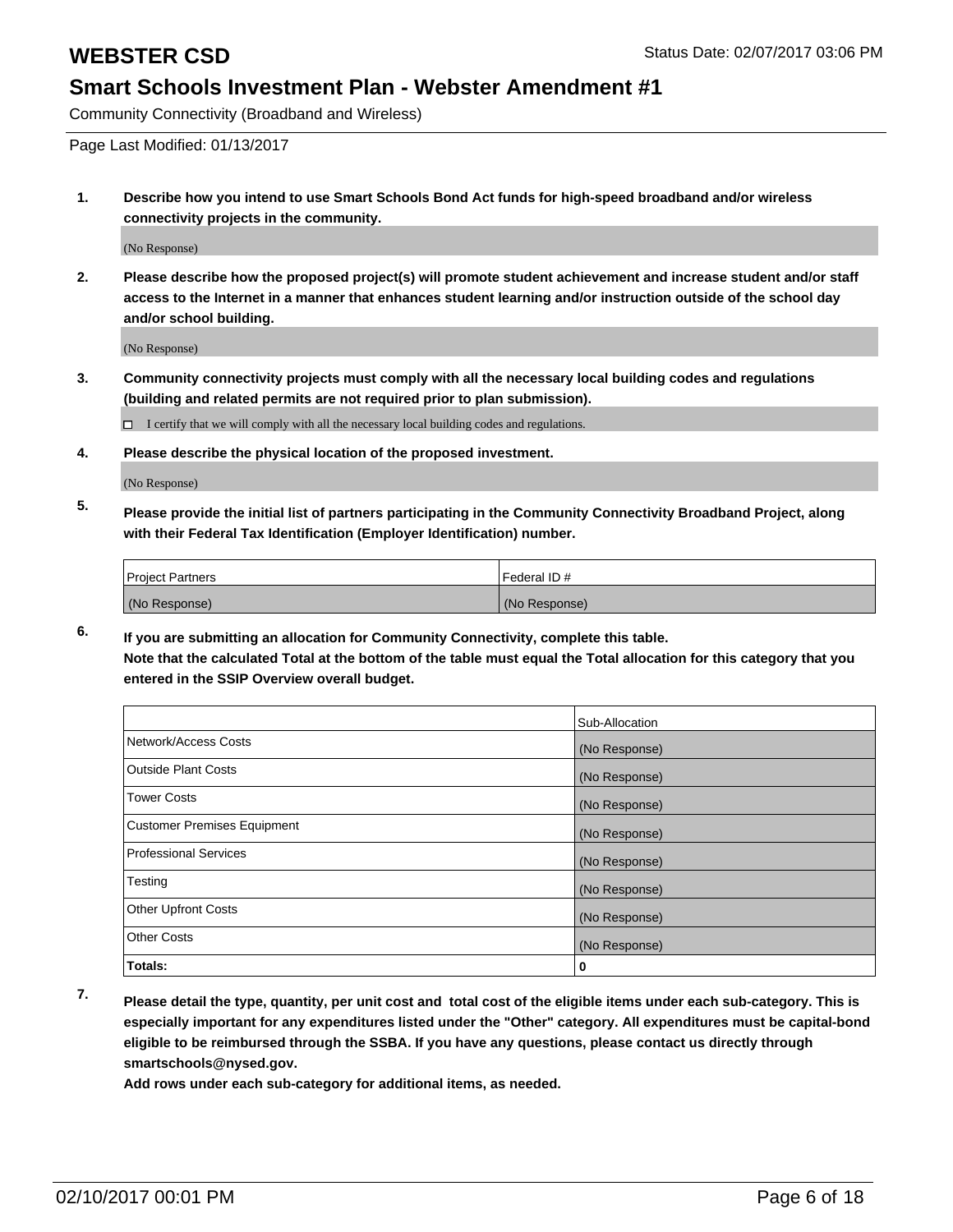Community Connectivity (Broadband and Wireless)

Page Last Modified: 01/13/2017

| Select the allowable expenditure | Item to be purchased | Quantity      | Cost per Item | <b>Total Cost</b> |
|----------------------------------|----------------------|---------------|---------------|-------------------|
| type.                            |                      |               |               |                   |
| Repeat to add another item under |                      |               |               |                   |
| each type.                       |                      |               |               |                   |
| (No Response)                    | (No Response)        | (No Response) | (No Response) | (No Response)     |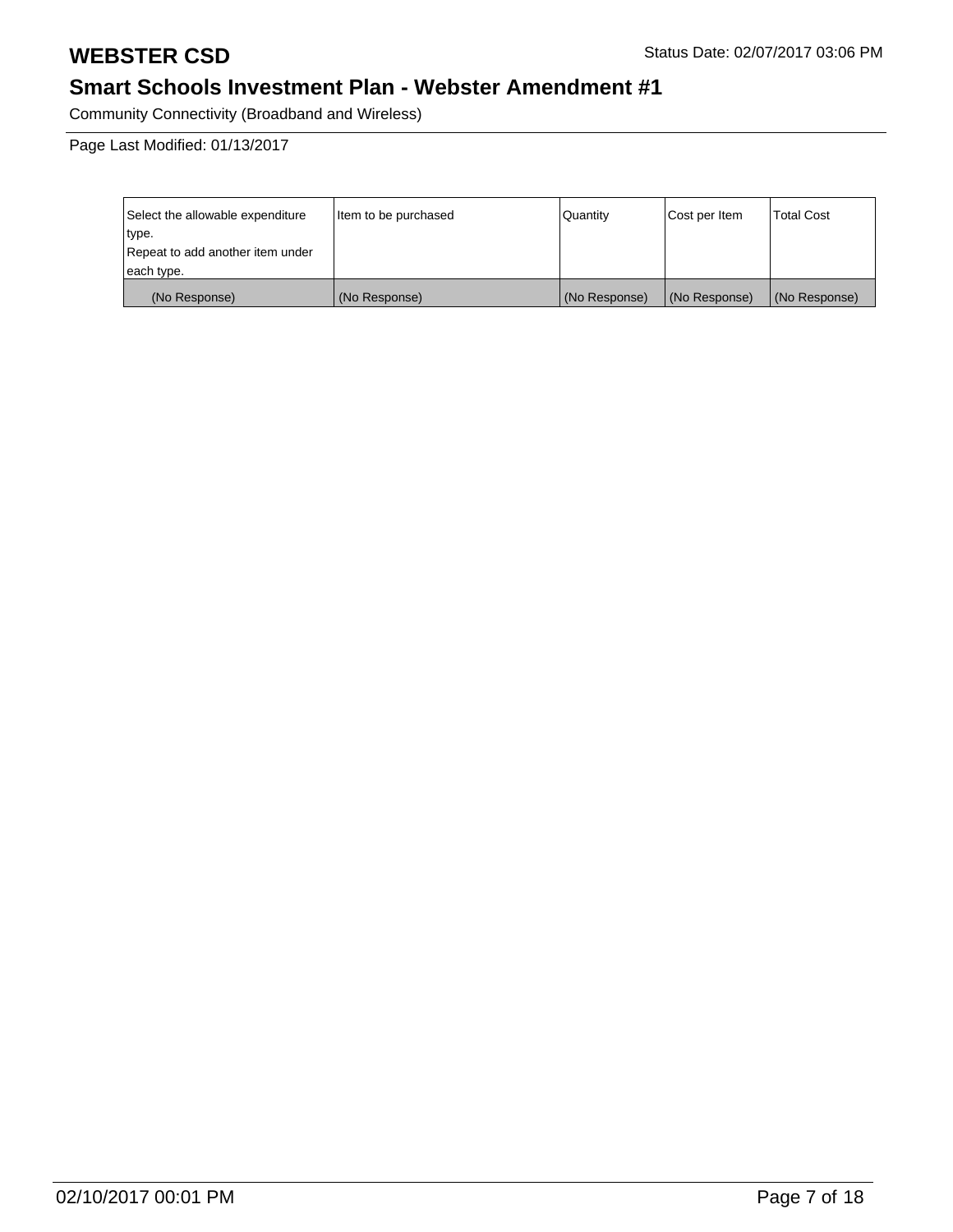Classroom Learning Technology

Page Last Modified: 01/13/2017

**1. In order for students and faculty to receive the maximum benefit from the technology made available under the Smart Schools Bond Act, their school buildings must possess sufficient connectivity infrastructure to ensure that devices can be used during the school day. Smart Schools Investment Plans must demonstrate that sufficient infrastructure that meets the Federal Communications Commission's 100 Mbps per 1,000 students standard currently exists in the buildings where new devices will be deployed, or is a planned use of a portion of Smart Schools Bond Act funds, or is under development through another funding source.**

**Smart Schools Bond Act funds used for technology infrastructure or classroom technology investments must increase the number of school buildings that meet or exceed the minimum speed standard of 100 Mbps per 1,000 students and staff within 12 months. This standard may be met on either a contracted 24/7 firm service or a "burstable" capability. If the standard is met under the burstable criteria, it must be:**

**1. Specifically codified in a service contract with a provider, and**

**2. Guaranteed to be available to all students and devices as needed, particularly during periods of high demand, such as computer-based testing (CBT) periods.**

**Please describe how your district already meets or is planning to meet this standard within 12 months of plan submission.**

(No Response)

- **1a. If a district believes that it will be impossible to meet this standard within 12 months, it may apply for a waiver of this requirement, as described on the Smart Schools website. The waiver must be filed and approved by SED prior to submitting this survey.**
	- $\Box$  By checking this box, you are certifying that the school district has an approved waiver of this requirement on file with the New York State Education Department.
- **2. Connectivity Speed Calculator (Required)**

|                         | Number of<br>Students | Multiply by<br>100 Kbps | Divide by 1000 Current Speed<br>Ito Convert to<br>Required<br>l Speed in Mb | lin Mb           | Expected<br>Speed to be<br>Attained Within   Required<br>12 Months | Expected Date<br><b>When</b><br>Speed Will be<br>l Met |
|-------------------------|-----------------------|-------------------------|-----------------------------------------------------------------------------|------------------|--------------------------------------------------------------------|--------------------------------------------------------|
| <b>Calculated Speed</b> | (No<br>Response)      | (No Response)           | (No<br>Response)                                                            | (No<br>Response) | (No<br>Response)                                                   | l (No<br>Response)                                     |

**3. If the district wishes to have students and staff access the Internet from wireless devices within the school building, or in close proximity to it, it must first ensure that it has a robust Wi-Fi network in place that has sufficient bandwidth to meet user demand.**

**Please describe how you have quantified this demand and how you plan to meet this demand.**

(No Response)

**4. All New York State public school districts are required to complete and submit an Instructional Technology Plan survey to the New York State Education Department in compliance with Section 753 of the Education Law and per Part 100.12 of the Commissioner's Regulations.**

**Districts that include educational technology purchases as part of their Smart Schools Investment Plan must have a submitted and approved Instructional Technology Plan survey on file with the New York State Education Department.**

By checking this box, you are certifying that the school district has an approved Instructional Technology Plan survey on file with the New York State Education Department.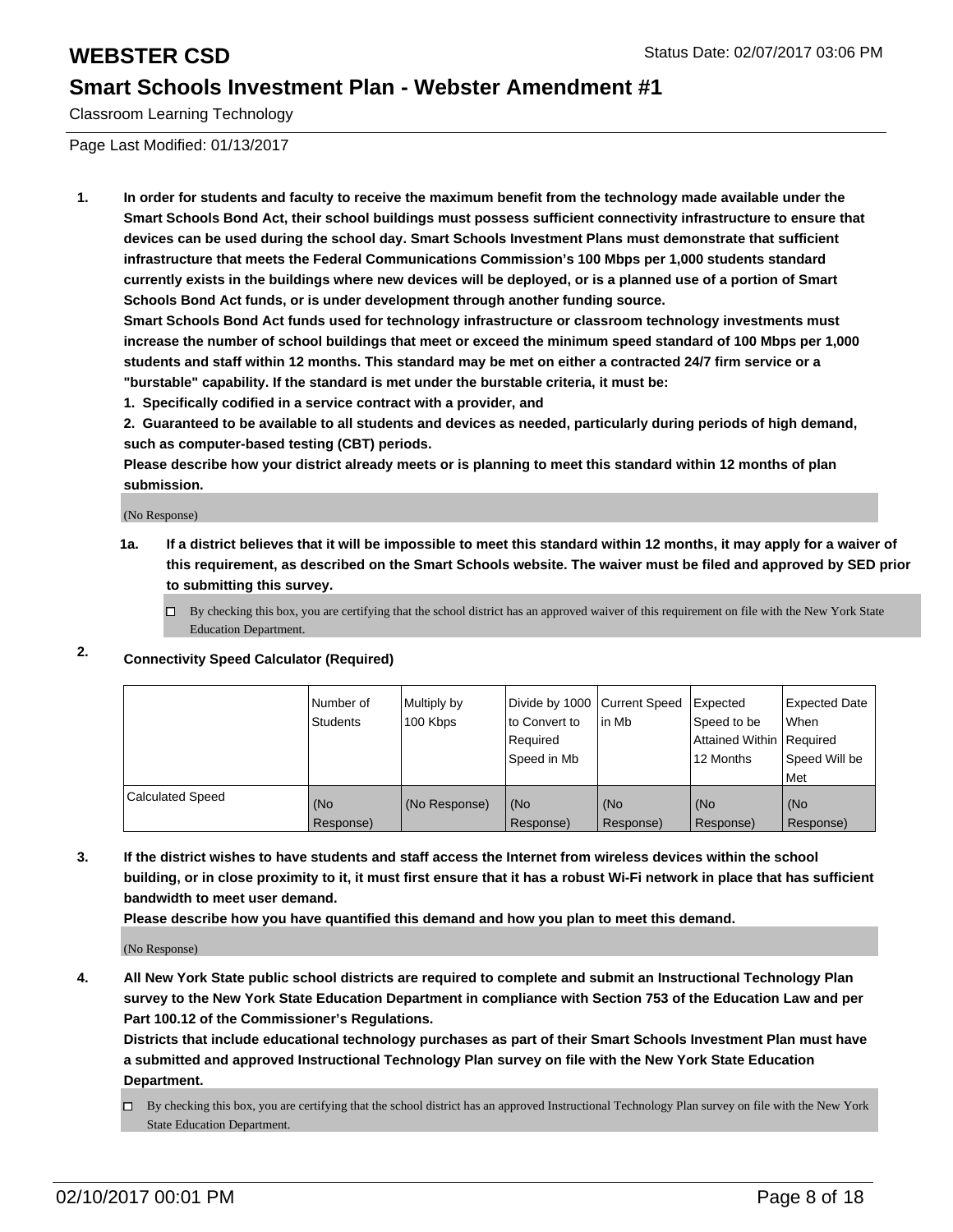Classroom Learning Technology

Page Last Modified: 01/13/2017

**5. Describe the devices you intend to purchase and their compatibility with existing or planned platforms or systems. Specifically address the adequacy of each facility's electrical, HVAC and other infrastructure necessary to install and support the operation of the planned technology.**

(No Response)

- **6. Describe how the proposed technology purchases will:**
	- **> enhance differentiated instruction;**
	- **> expand student learning inside and outside the classroom;**
	- **> benefit students with disabilities and English language learners; and**
	- **> contribute to the reduction of other learning gaps that have been identified within the district.**

**The expectation is that districts will place a priority on addressing the needs of students who struggle to succeed in a rigorous curriculum. Responses in this section should specifically address this concern and align with the district's Instructional Technology Plan (in particular Question 2 of E. Curriculum and Instruction: "Does the district's instructional technology plan address the needs of students with disabilities to ensure equitable access to instruction, materials and assessments?" and Question 3 of the same section: "Does the district's instructional technology plan address the provision of assistive technology specifically for students with disabilities to ensure access to and participation in the general curriculum?"**

(No Response)

**7. Where appropriate, describe how the proposed technology purchases will enhance ongoing communication with parents and other stakeholders and help the district facilitate technology-based regional partnerships, including distance learning and other efforts.**

(No Response)

**8. Describe the district's plan to provide professional development to ensure that administrators, teachers and staff can employ the technology purchased to enhance instruction successfully.**

**Note: This response should be aligned and expanded upon in accordance with your district's response to Question 1 of F. Professional Development of your Instructional Technology Plan: "Please provide a summary of professional development offered to teachers and staff, for the time period covered by this plan, to support technology to enhance teaching and learning. Please include topics, audience and method of delivery within your summary."**

(No Response)

- **9. Districts must contact the SUNY/CUNY teacher preparation program that supplies the largest number of the district's new teachers to request advice on innovative uses and best practices at the intersection of pedagogy and educational technology.**
	- By checking this box, you certify that you have contacted the SUNY/CUNY teacher preparation program that supplies the largest number of your new teachers to request advice on these issues.
	- **9a. Please enter the name of the SUNY or CUNY Institution that you contacted.**

(No Response)

**9b. Enter the primary Institution phone number.**

(No Response)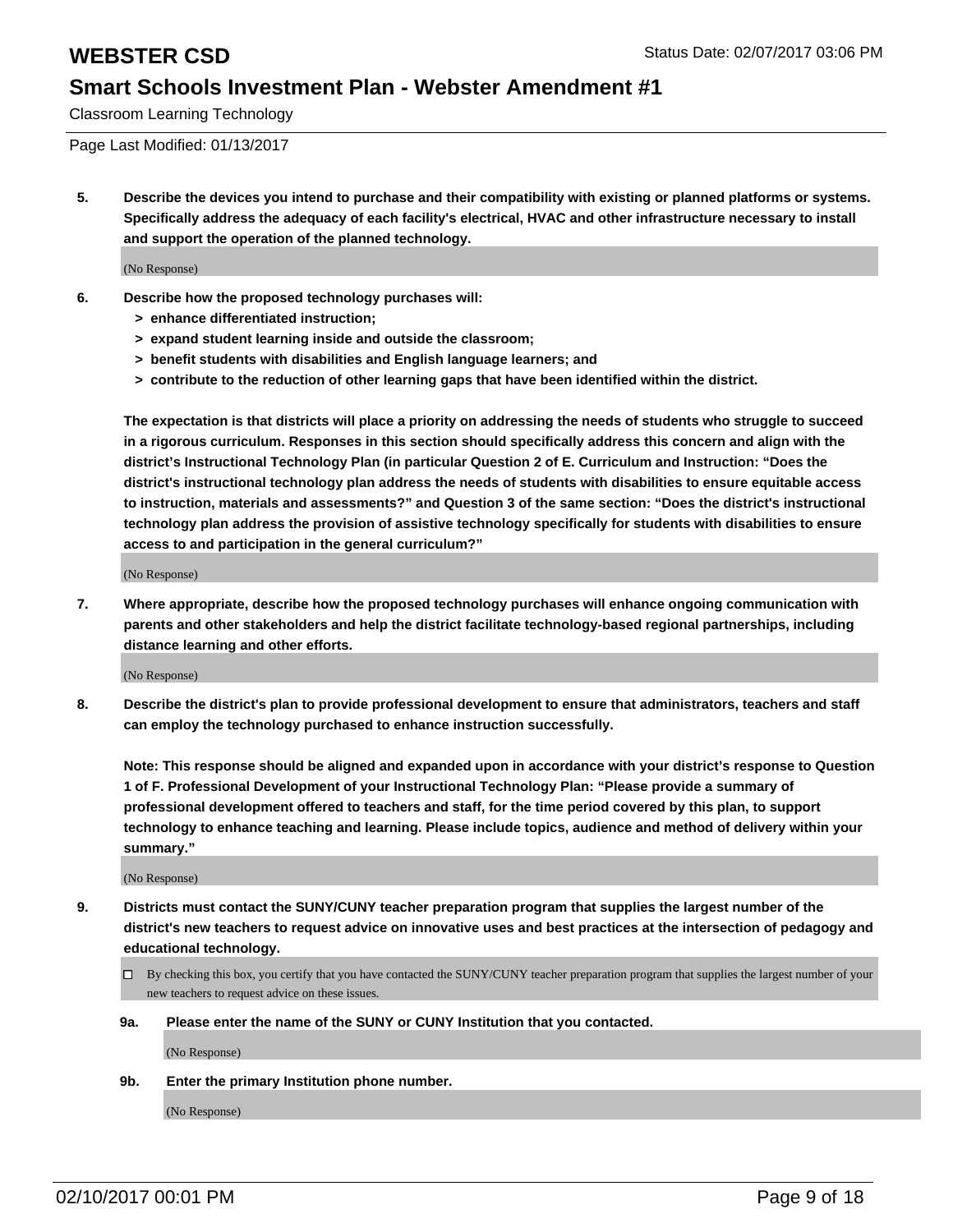Classroom Learning Technology

Page Last Modified: 01/13/2017

**9c. Enter the name of the contact person with whom you consulted and/or will be collaborating with on innovative uses of technology and best practices.**

(No Response)

**10. A district whose Smart Schools Investment Plan proposes the purchase of technology devices and other hardware must account for nonpublic schools in the district.**

**Are there nonpublic schools within your school district?**

Yes

 $\square$  No

**11. Nonpublic Classroom Technology Loan Calculator**

**The Smart Schools Bond Act provides that any Classroom Learning Technology purchases made using Smart Schools funds shall be lent, upon request, to nonpublic schools in the district. However, no school district shall be required to loan technology in amounts greater than the total obtained and spent on technology pursuant to the Smart Schools Bond Act and the value of such loan may not exceed the total of \$250 multiplied by the nonpublic school enrollment in the base year at the time of enactment. See:**

**http://www.p12.nysed.gov/mgtserv/smart\_schools/docs/Smart\_Schools\_Bond\_Act\_Guidance\_04.27.15\_Final.pdf.**

|                                       | 1. Classroom<br>Technology<br>Sub-allocation | l 2. Public<br>Enrollment<br>$(2014 - 15)$ | 3. Nonpublic<br>Enrollment<br>$(2014 - 15)$                                                   | l 4. Sum of<br>l Public and<br>l Nonpublic<br>Enrollment | 5. Total Per<br>Pupil Sub-<br>lallocation | 6. Total<br>Nonpublic Loan<br>Amount |
|---------------------------------------|----------------------------------------------|--------------------------------------------|-----------------------------------------------------------------------------------------------|----------------------------------------------------------|-------------------------------------------|--------------------------------------|
| Calculated Nonpublic Loan<br>  Amount |                                              |                                            | (No Response)   (No Response)   (No Response)   (No Response)   (No Response)   (No Response) |                                                          |                                           |                                      |

**12. To ensure the sustainability of technology purchases made with Smart Schools funds, districts must demonstrate a long-term plan to maintain and replace technology purchases supported by Smart Schools Bond Act funds. This sustainability plan shall demonstrate a district's capacity to support recurring costs of use that are ineligible for Smart Schools Bond Act funding such as device maintenance, technical support, Internet and wireless fees, maintenance of hotspots, staff professional development, building maintenance and the replacement of incidental items. Further, such a sustainability plan shall include a long-term plan for the replacement of purchased devices and equipment at the end of their useful life with other funding sources.**

 $\Box$  By checking this box, you certify that the district has a sustainability plan as described above.

**13. Districts must ensure that devices purchased with Smart Schools Bond funds will be distributed, prepared for use, maintained and supported appropriately. Districts must maintain detailed device inventories in accordance with generally accepted accounting principles.**

 $\Box$  By checking this box, you certify that the district has a distribution and inventory management plan and system in place.

**14. If you are submitting an allocation for Classroom Learning Technology complete this table. Note that the calculated Total at the bottom of the table must equal the Total allocation for this category that you entered in the SSIP Overview overall budget.**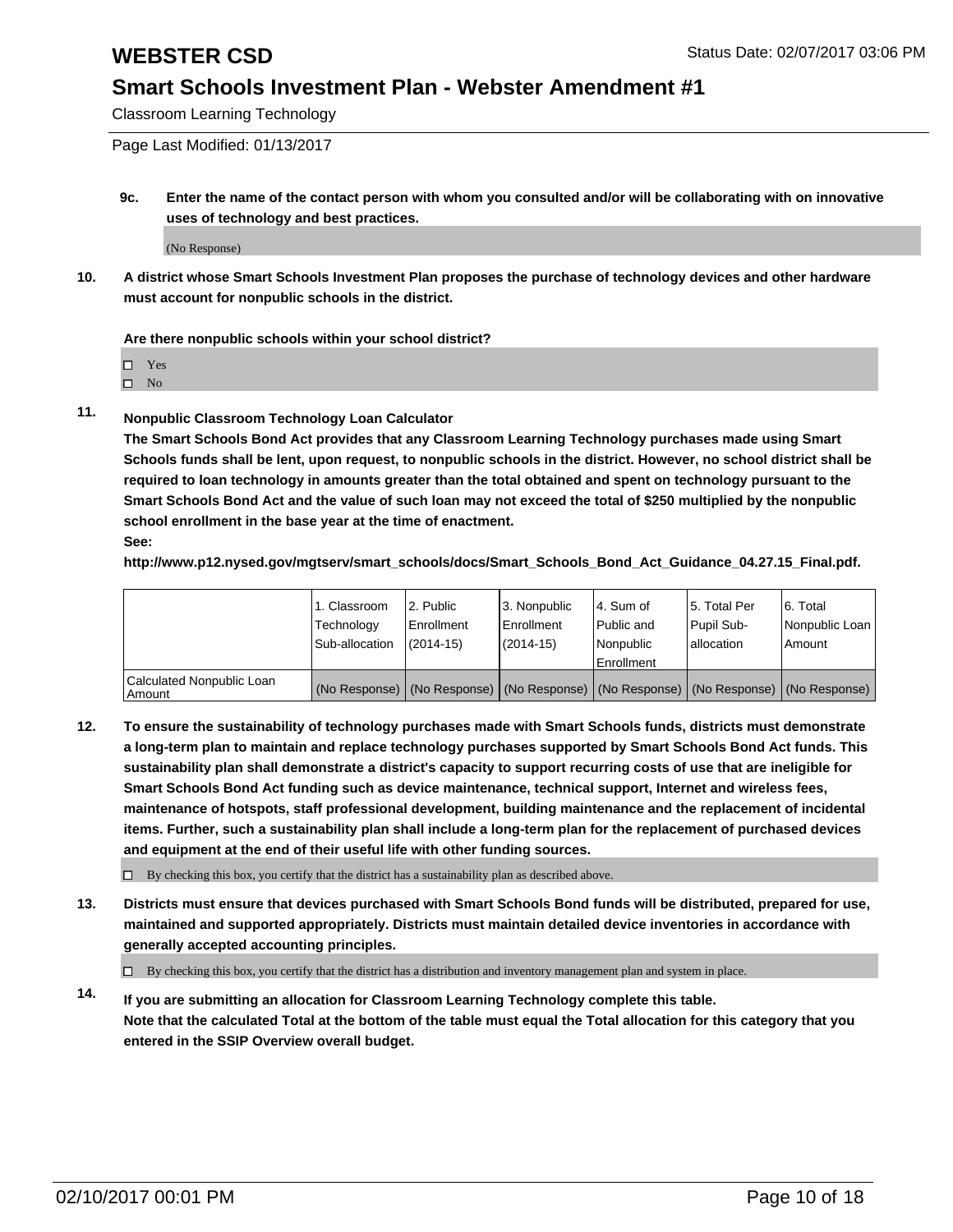Classroom Learning Technology

Page Last Modified: 01/13/2017

|                          | Sub-Allocation |
|--------------------------|----------------|
| Interactive Whiteboards  | (No Response)  |
| <b>Computer Servers</b>  | (No Response)  |
| <b>Desktop Computers</b> | (No Response)  |
| Laptop Computers         | (No Response)  |
| <b>Tablet Computers</b>  | (No Response)  |
| <b>Other Costs</b>       | (No Response)  |
| Totals:                  | 0              |

**15. Please detail the type, quantity, per unit cost and total cost of the eligible items under each sub-category. This is especially important for any expenditures listed under the "Other" category. All expenditures must be capital-bond eligible to be reimbursed through the SSBA. If you have any questions, please contact us directly through smartschools@nysed.gov.**

**Please specify in the "Item to be Purchased" field which specific expenditures and items are planned to meet the district's nonpublic loan requirement, if applicable.**

**NOTE: Wireless Access Points that will be loaned/purchased for nonpublic schools should ONLY be included in this category, not under School Connectivity, where public school districts would list them.**

| Select the allowable expenditure | I Item to be Purchased | Quantity        | Cost per Item | <b>Total Cost</b> |
|----------------------------------|------------------------|-----------------|---------------|-------------------|
| ∣type.                           |                        |                 |               |                   |
| Repeat to add another item under |                        |                 |               |                   |
| each type.                       |                        |                 |               |                   |
| (No Response)                    | (No Response)          | l (No Response) | (No Response) | (No Response)     |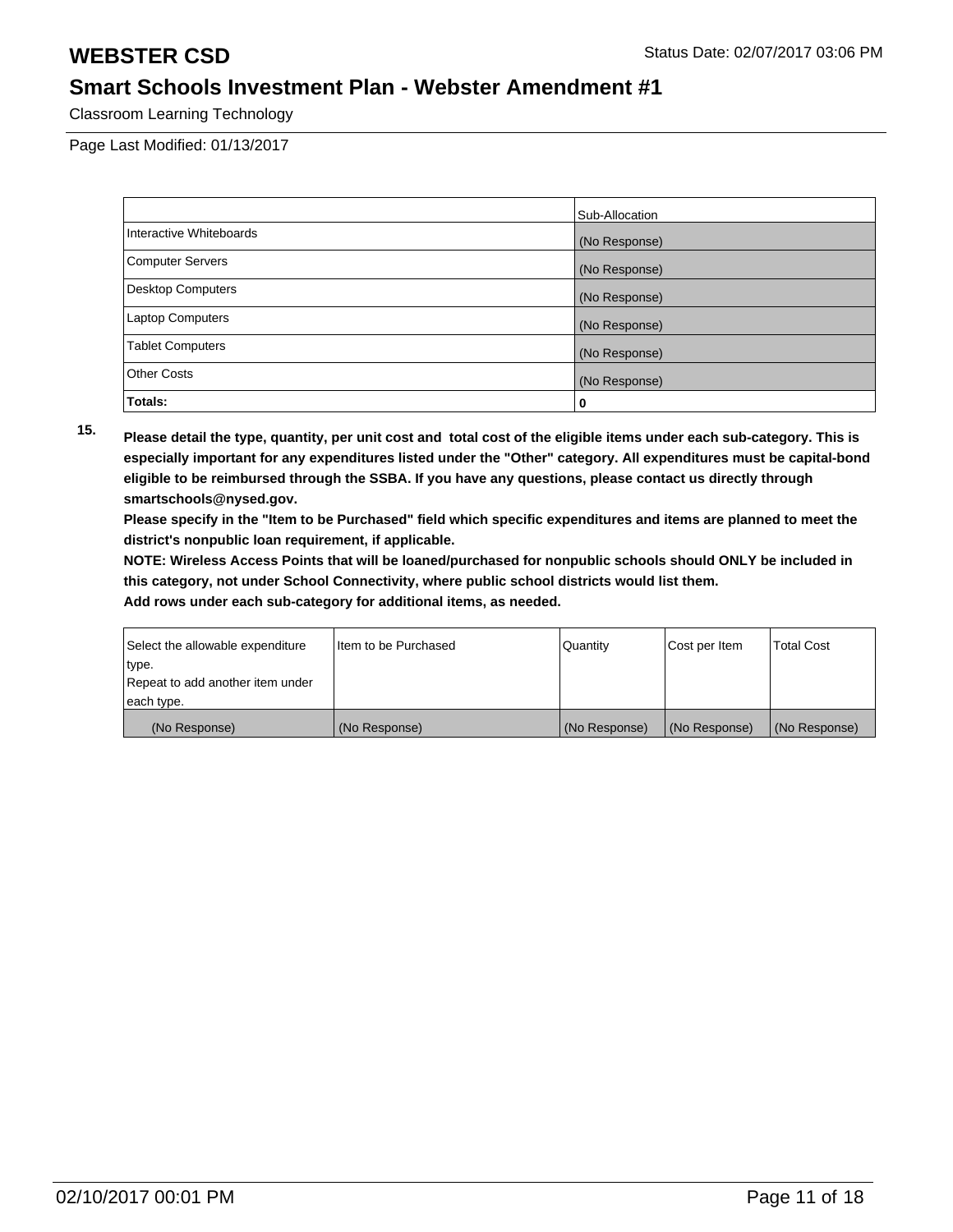Pre-Kindergarten Classrooms

Page Last Modified: 01/13/2017

**1. Provide information regarding how and where the district is currently serving pre-kindergarten students and justify the need for additional space with enrollment projections over 3 years.**

(No Response)

- **2. Describe the district's plan to construct, enhance or modernize education facilities to accommodate prekindergarten programs. Such plans must include:**
	- **Specific descriptions of what the district intends to do to each space;**
	- **An affirmation that pre-kindergarten classrooms will contain a minimum of 900 square feet per classroom;**
	- **The number of classrooms involved;**
	- **The approximate construction costs per classroom; and**
	- **Confirmation that the space is district-owned or has a long-term lease that exceeds the probable useful life of the improvements.**

(No Response)

**3. Smart Schools Bond Act funds may only be used for capital construction costs. Describe the type and amount of additional funds that will be required to support ineligible ongoing costs (e.g. instruction, supplies) associated with any additional pre-kindergarten classrooms that the district plans to add.**

(No Response)

**4. All plans and specifications for the erection, repair, enlargement or remodeling of school buildings in any public school district in the State must be reviewed and approved by the Commissioner. Districts that plan capital projects using their Smart Schools Bond Act funds will undergo a Preliminary Review Process by the Office of Facilities Planning.**

**Please indicate on a separate row each project number given to you by the Office of Facilities Planning.**

| Project Number |  |  |
|----------------|--|--|
| (No Response)  |  |  |

**5. If you have made an allocation for Pre-Kindergarten Classrooms, complete this table.**

**Note that the calculated Total at the bottom of the table must equal the Total allocation for this category that you entered in the SSIP Overview overall budget.**

|                                          | Sub-Allocation |
|------------------------------------------|----------------|
| Construct Pre-K Classrooms               | (No Response)  |
| Enhance/Modernize Educational Facilities | (No Response)  |
| Other Costs                              | (No Response)  |
| Totals:                                  |                |

**6. Please detail the type, quantity, per unit cost and total cost of the eligible items under each sub-category. This is especially important for any expenditures listed under the "Other" category. All expenditures must be capital-bond eligible to be reimbursed through the SSBA. If you have any questions, please contact us directly through smartschools@nysed.gov.**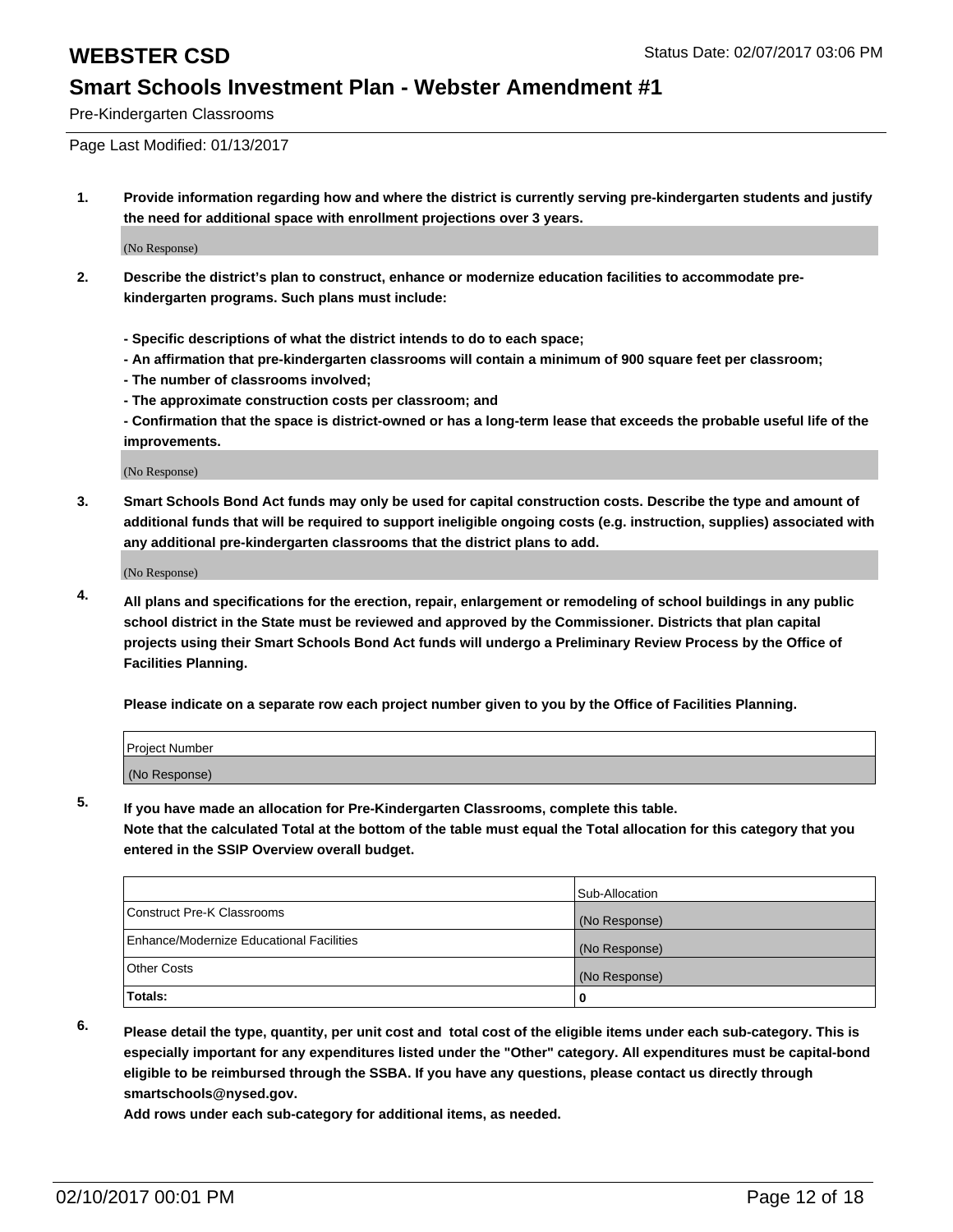Pre-Kindergarten Classrooms

Page Last Modified: 01/13/2017

| Select the allowable expenditure | litem to be purchased | Quantity      | Cost per Item | <b>Total Cost</b> |
|----------------------------------|-----------------------|---------------|---------------|-------------------|
| type.                            |                       |               |               |                   |
| Repeat to add another item under |                       |               |               |                   |
| each type.                       |                       |               |               |                   |
| (No Response)                    | (No Response)         | (No Response) | (No Response) | (No Response)     |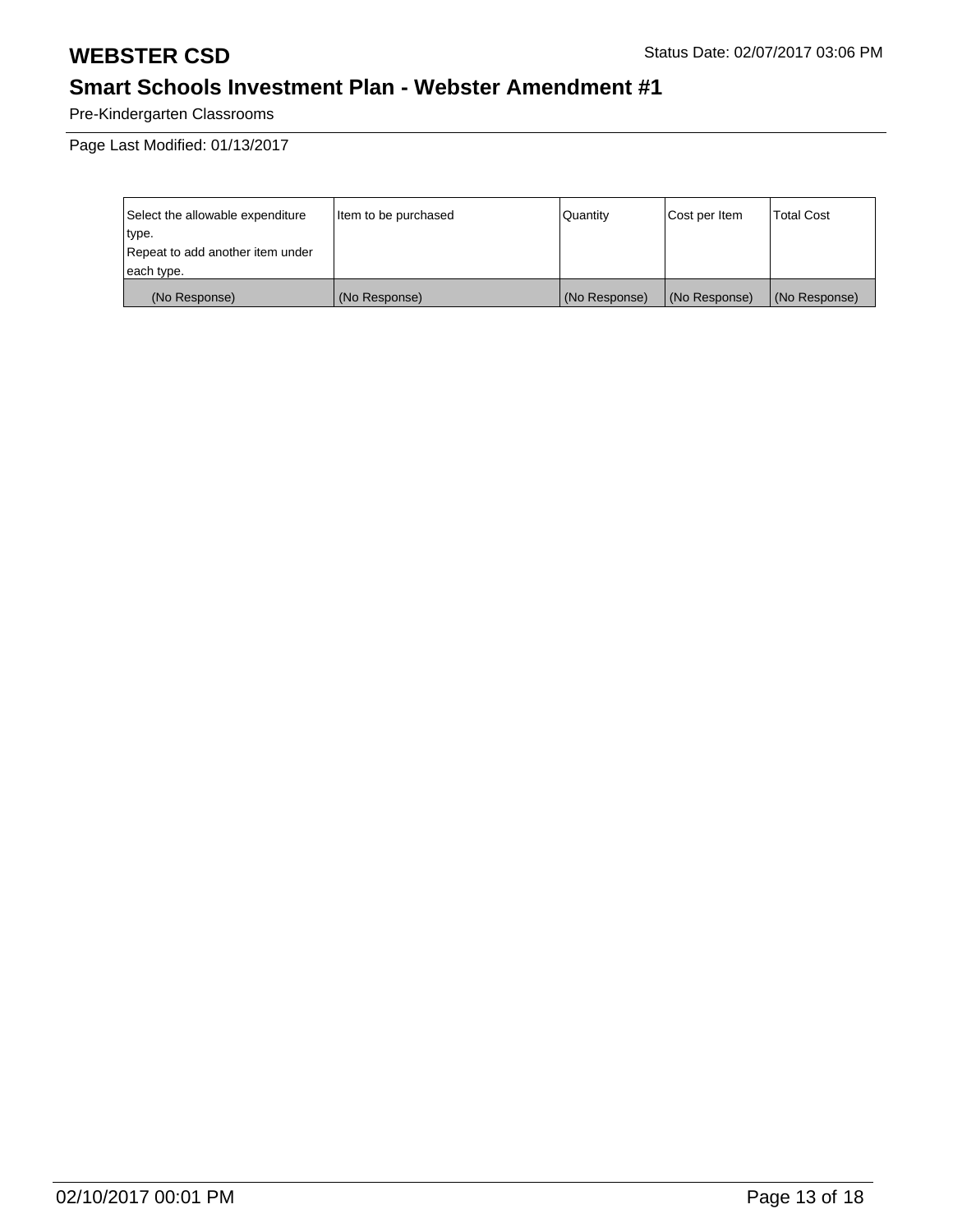Replace Transportable Classrooms

Page Last Modified: 01/13/2017

**1. Describe the district's plan to construct, enhance or modernize education facilities to provide high-quality instructional space by replacing transportable classrooms.**

(No Response)

**2. All plans and specifications for the erection, repair, enlargement or remodeling of school buildings in any public school district in the State must be reviewed and approved by the Commissioner. Districts that plan capital projects using their Smart Schools Bond Act funds will undergo a Preliminary Review Process by the Office of Facilities Planning.**

**Please indicate on a separate row each project number given to you by the Office of Facilities Planning.**

| <b>Project Number</b> |  |
|-----------------------|--|
| (No Response)         |  |

**3. For large projects that seek to blend Smart Schools Bond Act dollars with other funds, please note that Smart Schools Bond Act funds can be allocated on a pro rata basis depending on the number of new classrooms built that directly replace transportable classroom units.**

**If a district seeks to blend Smart Schools Bond Act dollars with other funds describe below what other funds are being used and what portion of the money will be Smart Schools Bond Act funds.**

(No Response)

**4. If you have made an allocation for Replace Transportable Classrooms, complete this table. Note that the calculated Total at the bottom of the table must equal the Total allocation for this category that you entered in the SSIP Overview overall budget.**

|                                                | Sub-Allocation |
|------------------------------------------------|----------------|
| Construct New Instructional Space              | (No Response)  |
| Enhance/Modernize Existing Instructional Space | (No Response)  |
| <b>Other Costs</b>                             | (No Response)  |
| Totals:                                        |                |

**5. Please detail the type, quantity, per unit cost and total cost of the eligible items under each sub-category. This is especially important for any expenditures listed under the "Other" category. All expenditures must be capital-bond eligible to be reimbursed through the SSBA. If you have any questions, please contact us directly through smartschools@nysed.gov.**

| Select the allowable expenditure | Item to be purchased | Quantity      | Cost per Item | <b>Total Cost</b> |
|----------------------------------|----------------------|---------------|---------------|-------------------|
| type.                            |                      |               |               |                   |
| Repeat to add another item under |                      |               |               |                   |
| each type.                       |                      |               |               |                   |
| (No Response)                    | (No Response)        | (No Response) | (No Response) | (No Response)     |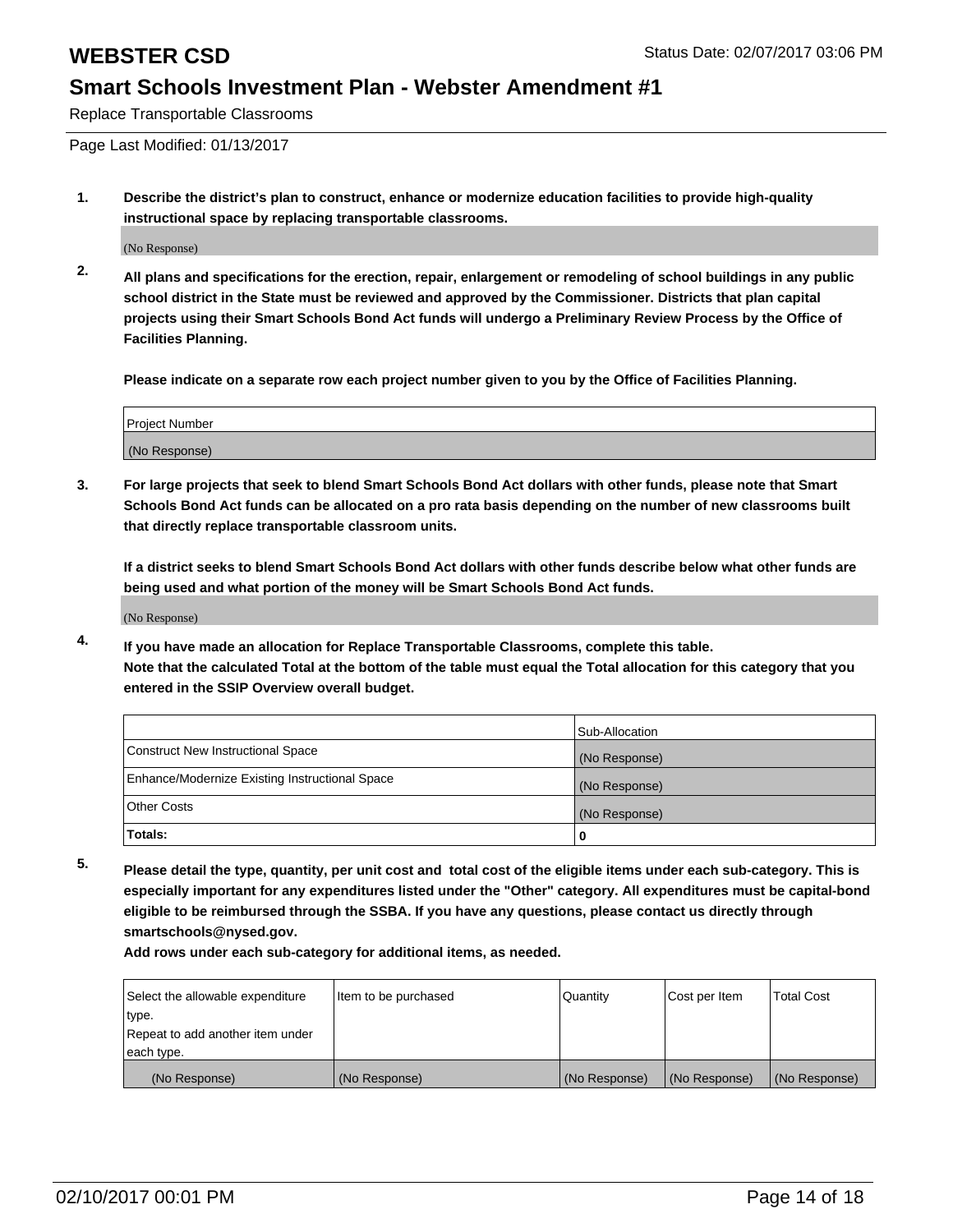High-Tech Security Features

Page Last Modified: 01/26/2017

### **1. Describe how you intend to use Smart Schools Bond Act funds to install high-tech security features in school buildings and on school campuses.**

It was initially thought that we could use the current cabling in place for the camera systems that were being replaced and updated, but it was recommended that a higher grade cable be used with the new cameras being purchased for better quality. The old cabling would not have worked as effectively and efficiently.

The cabling for new cameras was inadvertently left out. This was the mistake that the district calculated incorrectly on square footage on both the connections side and the security side for cameras and wireless access points when we initially submitted our plan. After additional review, the district will not need as many panel display boards as initial submitted as well.

**2. All plans and specifications for the erection, repair, enlargement or remodeling of school buildings in any public school district in the State must be reviewed and approved by the Commissioner. Districts that plan capital projects using their Smart Schools Bond Act funds will undergo a Preliminary Review Process by the Office of Facilities Planning.** 

**Please indicate on a separate row each project number given to you by the Office of Facilities Planning.**

| <b>Project Number</b> |  |
|-----------------------|--|
| 26-19-01-06-7-999-SB1 |  |
| 26-19-01-06-7-999-002 |  |
|                       |  |

### **3. Was your project deemed eligible for streamlined Review?**

Yes  $\square$  No

### **4. Include the name and license number of the architect or engineer of record.**

| Name          | License Number |
|---------------|----------------|
| (No Response) | (No Response)  |

**5. If you have made an allocation for High-Tech Security Features, complete this table.**

**Note that the calculated Total at the bottom of the table must equal the Total allocation for this category that you entered in the SSIP Overview overall budget.**

|                                                      | Sub-Allocation |
|------------------------------------------------------|----------------|
| Capital-Intensive Security Project (Standard Review) | (No Response)  |
| <b>Electronic Security System</b>                    | 148,979        |
| <b>Entry Control System</b>                          | (No Response)  |
| Approved Door Hardening Project                      | (No Response)  |
| <b>Other Costs</b>                                   | (No Response)  |
| Totals:                                              | 148,979        |

**6. Please detail the type, quantity, per unit cost and total cost of the eligible items under each sub-category. This is especially important for any expenditures listed under the "Other" category. All expenditures must be capital-bond eligible to be reimbursed through the SSBA. If you have any questions, please contact us directly through smartschools@nysed.gov.**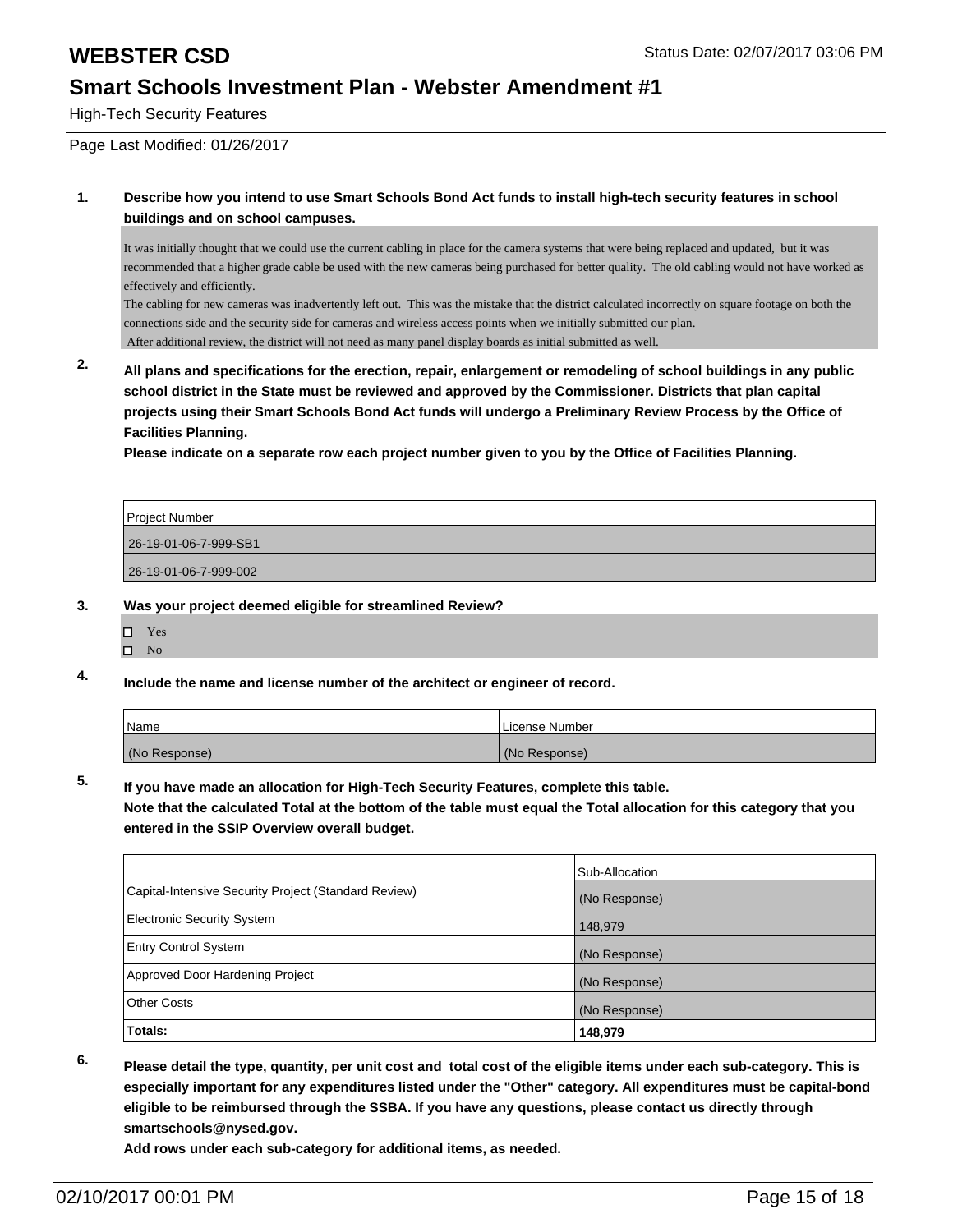High-Tech Security Features

Page Last Modified: 01/26/2017

| Select the allowable expenditure<br>type.<br>Repeat to add another item under<br>each type. | Item to be purchased                                                       | Quantity | Cost per Item | <b>Total Cost</b> |
|---------------------------------------------------------------------------------------------|----------------------------------------------------------------------------|----------|---------------|-------------------|
|                                                                                             | Cat 6 Plenum cable installations                                           | 403      | 364           |                   |
| <b>Electronic Security System</b>                                                           |                                                                            |          |               | 146,692           |
| <b>Electronic Security System</b>                                                           | Cat 6 RJ 45 Jacks                                                          | 403      | 9             | 3,627             |
| <b>Electronic Security System</b>                                                           | Cat 6 24 port batch panels                                                 | 30       | 159           | 4,770             |
| <b>Electronic Security System</b>                                                           | <b>LED Panel boards for notifications</b><br>system placed in common areas | $-2$     | 3,055         | $-6,110$          |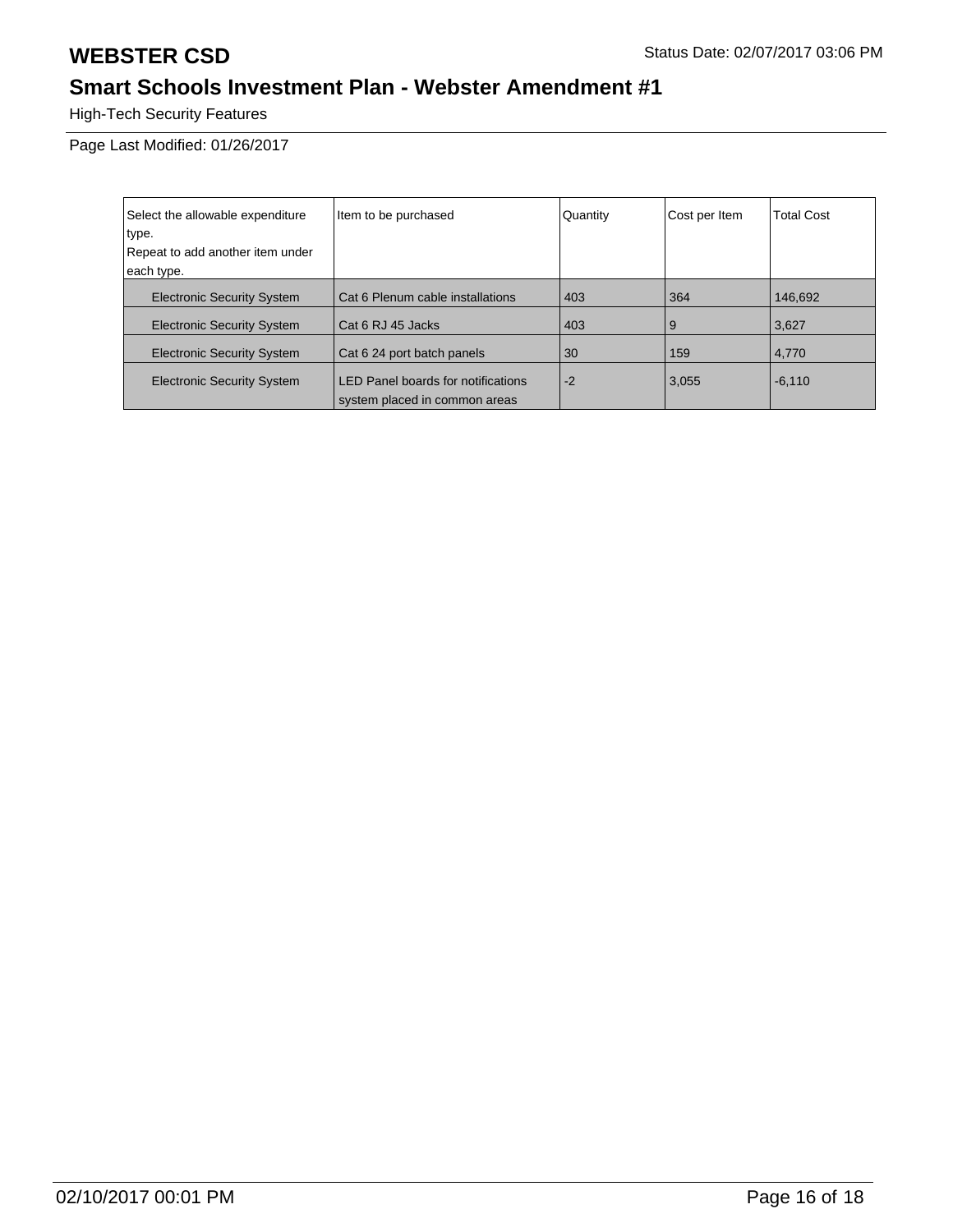Report